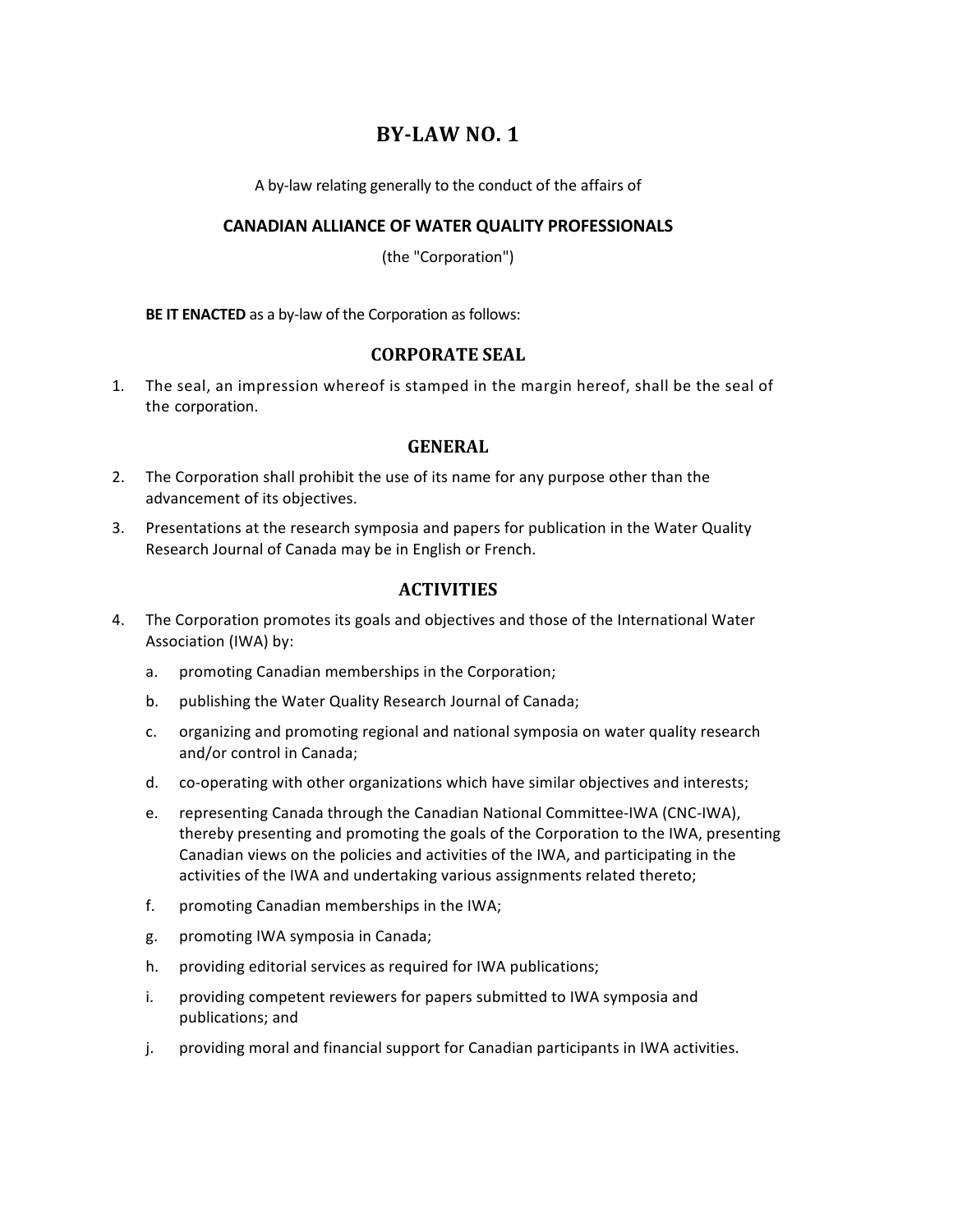# **HEAD'OFFICE**

5. The head office of the Corporation shall be situated in the place or municipality and the province specified in the Letters Patent at such address as the board may, by resolution, determine. Subject to the Act, the Corporation may. by a by-law, change the place or municipality and the province in which the registered office of the Corporation shall be situated. A copy of the by-law approved by two-thirds ( $2/3$ ) of the votes cast in favour of the by-law shall be filed with the Minister.

# **CONDITIONS'OF'MEMBERSHIP**

- 6. Membership in the corporation shall be limited to persons interested in furthering the objects of the corporation and shall consist of anyone whose application for admission as a member has received the approval of the board of directors of the corporation.
- 7. Annual membership fees, as established from time to time by the board of directors, shall be assessed to each class of members. Fee payment schedules will be determined by the board of directors.
- 8. If a member does not pay membership fees according to the fee payment schedule and fails to indicate that immediate payment is forthcoming, that membership shall be terminated.
- 9. Any member may withdraw from the corporation by delivering to the corporation a written resignation and lodging a copy of the same with the secretary of the corporation.
- 10. Any member may be required to resign by a vote of three-quarters (3/4) of the members at an annual meeting.
- 11. All members shall have the right to receive all general communications issued by the Corporation, the Water Quality Research Journal of Canada, and reduced registration fees to attend any Corporation's sponsored symposium or other event.
- 12. All members shall have the right to attend general meetings of the Corporation.
- 13. All members, with the exception of student members, shall be entitled to one vote each on all motions of business of the Corporation and shall be eligible to stand for election or appointment as an Officer of the Corporation.
- 14. An individual may represent more than one organization but shall not be entitled to more than one vote.
- 15. The Corporation shall not assume any responsibility whatsoever for any unauthorized actions taken or opinions expressed by its members.

# **MEMBERSHIP'CLASSES**

- 16. Corporate Members
	- a. Eligible corporate members shall include, but not be limited to, the following: (i) professional, scientific and learned societies; (ii) non-profit research institutes; (iii) universities and allied research groups, and (iv) industrial and commercial firms.
	- b. Corporate member organizations shall appoint an individual to act on behalf of and represent the views of the organization including voting. In the absence of a nomination by corporate member organizations, they may be appointed by the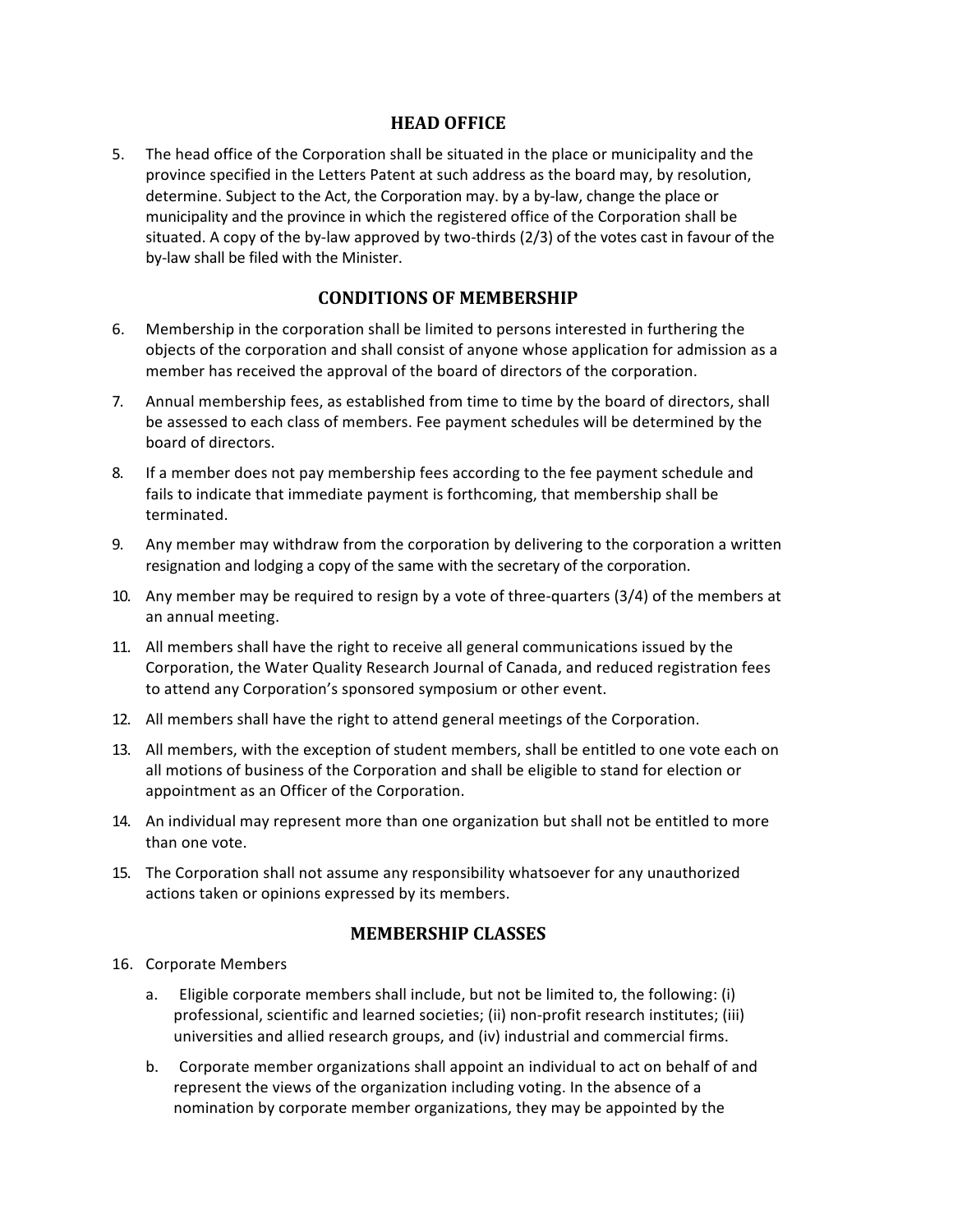Executive Committee. These representatives shall possess an adequate knowledge of water quality research and/or control.

17. Sustaining Members

Sustaining member organizations shall appoint an individual to act on behalf of and represent the views of the organization including voting. Such appointed representatives, as may be determined by the board of directors, shall possess an adequate knowledge of water quality research and/or control.

18. Individual Members

An individual member is a person who possesses knowledge of or interest in water quality or the control or treatment of water contamination.

19. Retired Members

A retired member is any person who has formally retired from employment and is not a full-time regular employee of any firm or other organization including self-employment status.

20. Student Members

A student member is any person registered in a diploma, degree, or certificate program at any institution accredited in the country in which the institution resides. Student members are not entitled to a vote in the affairs of the corporation.

21. Honorary Members

Any two members in good standing may propose for honorary membership any individual who they consider has made outstanding contributions to research on water issues and to the furtherance of the objectives of the Corporation. If the nomination is accepted by the Executive Committee, honorary membership shall be conferred. Honorary members are lifetime members who will not pay dues.

# **MEMBERS'MEETINGS**

- 22. The annual or any other general meeting of the members shall be held at the head office of the corporation or at any place in Canada as the board of directors may determine and on such day as the said directors shall appoint. The members may resolve that a particular meeting of members be held outside of Canada.
- 23. At every annual meeting, in addition to any other business that may be transacted, the financial statements and the report of the auditors shall be presented and auditors appointed for the ensuing year. The members may consider and transact any business either special or general at any meeting of the members. The board of directors or the president or executive vice-president shall have power to call, at any time, a general meeting of the members of the corporation. The board of directors shall call a special general meeting of members on written requisition of members carrying not less than 5% of the voting rights. Ten (10) members present in person [or represented by proxy] at a meeting will constitute a quorum.
- 24. Fourteen (14) days written notice shall be given to each voting member of any annual or special general meeting of members. Notice of any meeting where special business will be transacted shall contain sufficient information to permit the member to form a reasoned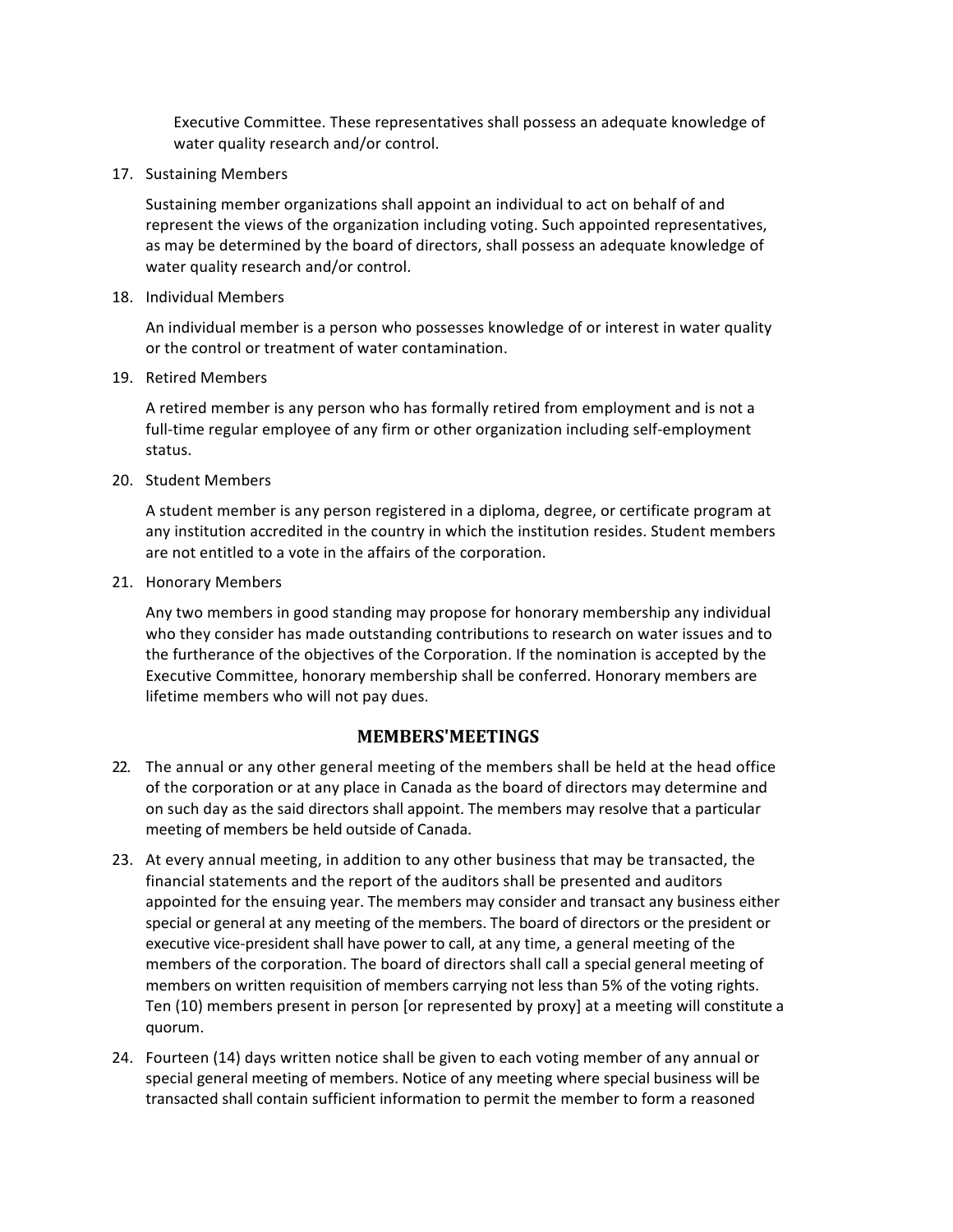judgement on the decision to be taken. Notice of each meeting of members must remind the member if the member has the right to vote by proxy.

Each voting member present at a meeting shall have the right to exercise one vote. A member may, by means of a written proxy, appoint a proxyholder to attend and act at a specific meeting of members in the manner and to the extent authorized by the proxy. A proxyholder must be a member of the corporation.

- 25. A majority of the votes cast by the members present and carrying voting rights shall determine the questions in meetings except where the vote or consent of a greater number of members is required by the Act or these by-laws.
- 26. No error or omission in giving notice of any annual or general meeting or any adjourned meeting, whether annual or general, of the members of the corporation shall invalidate such meeting or make void any proceedings taken thereat and any member may at any time waive notice of any such meeting and may ratify, approve and confirm any or all proceedings taken or had thereat. For the purpose of sending notice to any member, director or officer for any meeting or otherwise, the address of the member, director or officer shall be his last address recorded on the books of the corporation.

# **BOARD'OF'DIRECTORS**

- 27. The property and business of the corporation shall be managed by a board of directors, comprised of a minimum of three directors. The number of directors shall be determined from time to time by a majority of the directors at a meeting of the board of directors and sanctioned by an affirmative vote of at least two-thirds (2/3) of the votes cast in favour of the resolution at a meeting of members duly- called for the purpose of determining the number of directors to be elected to the board of directors. Directors must be individuals, 18 years of age, with power under law to contract. Directors need not be members.
- 28. The applicants for incorporation shall become the first directors of the corporation whose term of office on the board of directors shall continue until their successors are elected.

At the second meeting of members, the board of directors then elected shall replace the provisional directors named in the Letters Patent of the corporation.

- 29. Directors shall be elected for a term of two years by the members at an annual meeting of members. The term of office of directors shall start immediately after adjournment of the Annual Meeting held in odd-numbered years, and ending with adjournment of the Annual Meeting held in the subsequent odd-numbered year.
- 30. The office of director shall be automatically vacated:
	- a. if at a special general meeting of members, a resolution is passed by two-thirds  $(2/3)$ of the votes cast in favour of the removal of the director;
	- b. if a director has resigned his office by delivering a written resignation to the secretary of the corporation;
	- c. if he is found by a court to be of unsound mind;
	- d. if he becomes bankrupt or suspends payment or compounds with his creditors:
	- e. on death;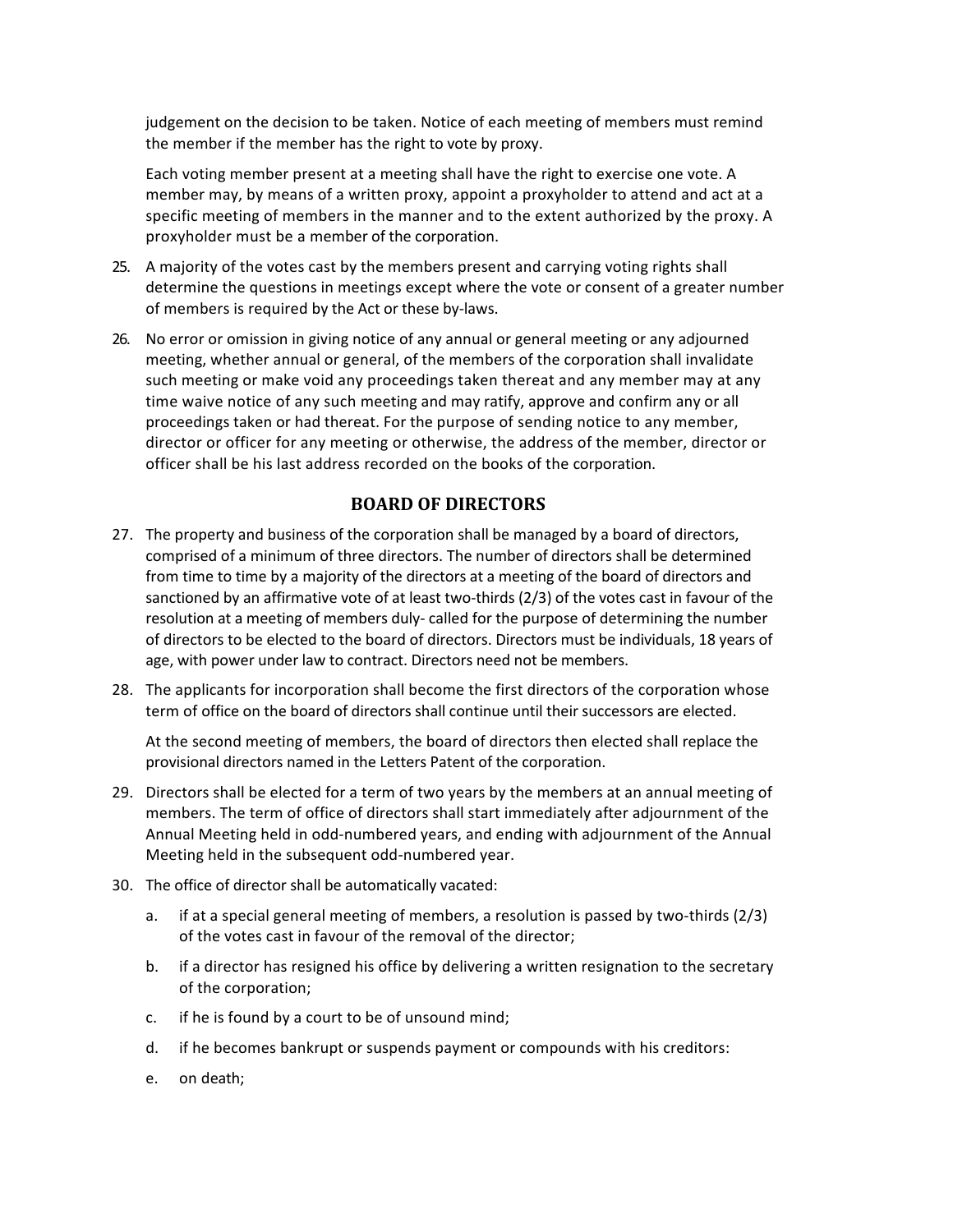provided that if any vacancy shall occur for any reason in this paragraph contained, the board of directors by majority vote, may by appointment, fill the vacancy with a member of the corporation.

- 31. The directors shall serve as such without remuneration and no director shall directly or indirectly receive any profit from his position as such; provided that a director may be paid reasonable expenses incurred by him in the performance of his duties. Nothing herein contained shall be construed to preclude any director from serving the corporation as an officer or in any other capacity and receiving compensation therefore.
- 32. A retiring director shall remain in office until the dissolution or adjournment of the meeting at which his retirement is accepted and his successor is elected.

# **POWERS'OF'DIRECTORS**

- 33. The directors of the corporation may administer the affairs of the corporation in all things and make or cause to be made for the corporation, in its name, any kind of contract which the corporation may lawfully enter into and, save as hereinafter provided, generally, may exercise all such other powers and do all such other acts and things as the corporation is by its charter or otherwise authorized to exercise and do.
- 34. The directors shall have power to authorize expenditures on behalf of the corporation from time to time and may delegate by resolution to an officer or officers of the corporation the right to employ and pay salaries to employees. The directors shall have the power to enter into a trust arrangement with a trust company for the purpose of creating a trust fund in which the capital and interest may be made available for the benefit of promoting the interest of the corporation in accordance with such terms as the board of directors may prescribe.

The board of directors is hereby authorized, from time to time

- a. to borrow money upon the credit of the corporation, from any bank, corporation, firm or person, upon such terms, covenants and conditions at such times, in such sums, to such an extent and in such manner as the board of directors in its discretion may deem expedient:
- b. to limit or increase the amount to be borrowed;
- c. to issue or cause to be issued bonds, debentures or other securities of the corporation and to pledge or sell the same for such sums, upon such terms, covenants and conditions and at such prices as may be deemed expedient by the board of directors;
- d. to secure any such bond, debentures or other securities, or any other present or future borrowing or liability of the corporation, by mortgage, hypothec, charge or pledge of all or any currently owned or subsequently acquired real and personal, movable and immovable property of the corporation, and the undertaking and rights of the corporation.
- 35. The board of directors shall take such steps as they may deem requisite to enable the corporation to acquire, accept, solicit or receive legacies, gifts, grants, settlements, bequests, endowments and donations of any kind whatsoever for the purpose of furthering the objects of the corporation.
- 36. The board of directors may appoint such agents and engage such employees as it shall deem necessary from time to time and such persons shall have such authority and shall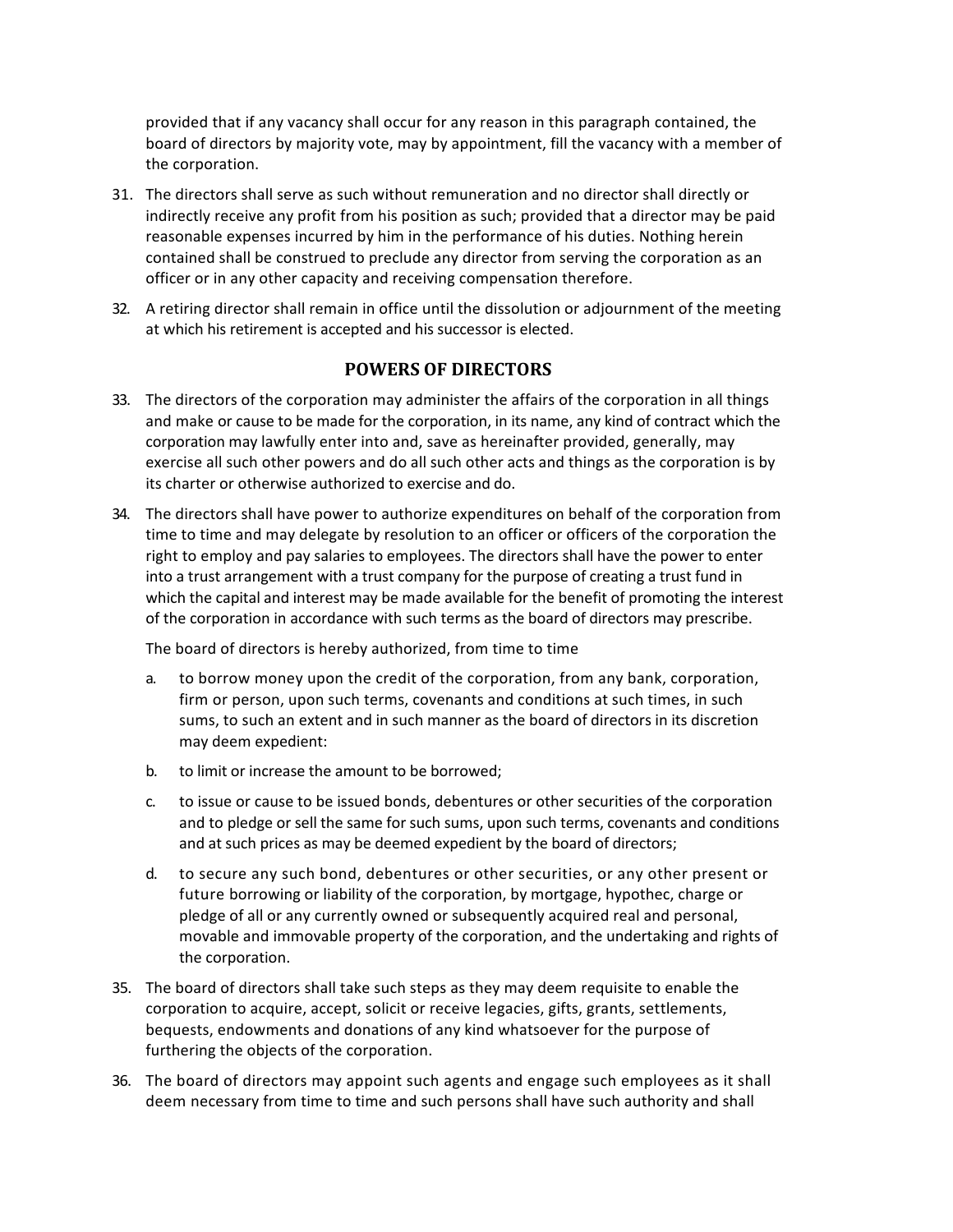perform such duties as shall be prescribed by the board of directors at the time of such appointment.

37. Remuneration for all officers, agents and employees and committee members shall be fixed by the board of directors by resolution.

# **DIRECTORS''MEETINGS**

- 38. Meetings of the board of directors may be held at any time and place to be determined by the directors provided that 48 hours written notice of such meeting shall be given, other than by mail, to each director. Notice by mail shall be sent at least fourteen (14) days prior to the meeting. There shall be at least one (1) meeting per year of the board of directors. No error or omission in giving notice of any- meeting of the board of directors or any adjourned meeting of the board of directors of the corporation shall invalidate such meeting or make void any proceedings taken thereat and any director may at any time waive notice of any such meeting and may ratify, approve and confirm any or all proceedings taken or had thereat. Each director is authorized to exercise one (1) vote.
- 39. A majority of directors in office, from time to time, but no less than two directors, shall constitute a quorum for meetings of the board of directors. Any meeting of the board of directors at which a quorum is present shall be competent to exercise all or any of the authorities, powers and discretions by or under the by-laws of the corporation.

# **INDEMNITIES TO DIRECTORS AND OTHERS**

- 40. Every director of the corporation and their heirs, executors and administrators, and estate and effects, respectively, shall from time to time and at all times, be indemnified and saved harmless out of the funds of the corporation, from and against;
	- a. all costs, charges and expenses which such director, sustains or incurs in or about any action, suit or proceedings which is brought, commenced or prosecuted against him or in respect of any act, deed, matter of thing whatsoever, made, done or permitted by him in or about the execution of the duties of his office or in respect of any such liability;
	- b. all other costs, charges and expenses which he sustains or incurs in or about or in relation to the affairs thereof, except, such costs, charges or expenses as are occasioned by his own willful neglect or default.

# **OFFICERS**

- 41. The officers of the corporation shall be a president, and one vice-president for each of the five regions (five (5) vice-presidents in total), secretary and treasurer and any such other officers as the board of directors may by by-law determine. One of the five vice-presidents will be elected as executive vice-president. Any two offices may be held by the same person. Officers need not be directors, nor members.
- 42. Officers of the corporation shall be appointed by resolution of the board of directors at the first meeting of the board of directors following an annual meeting of members.
	- a. The officers of the corporation shall hold office for two years from the date of appointment. The term of office of Officers shall start immediately after adjournment of the Annual Meeting held in odd-numbered years, and ending with adjournment of the Annual Meeting held in the subsequent odd-numbered year or until their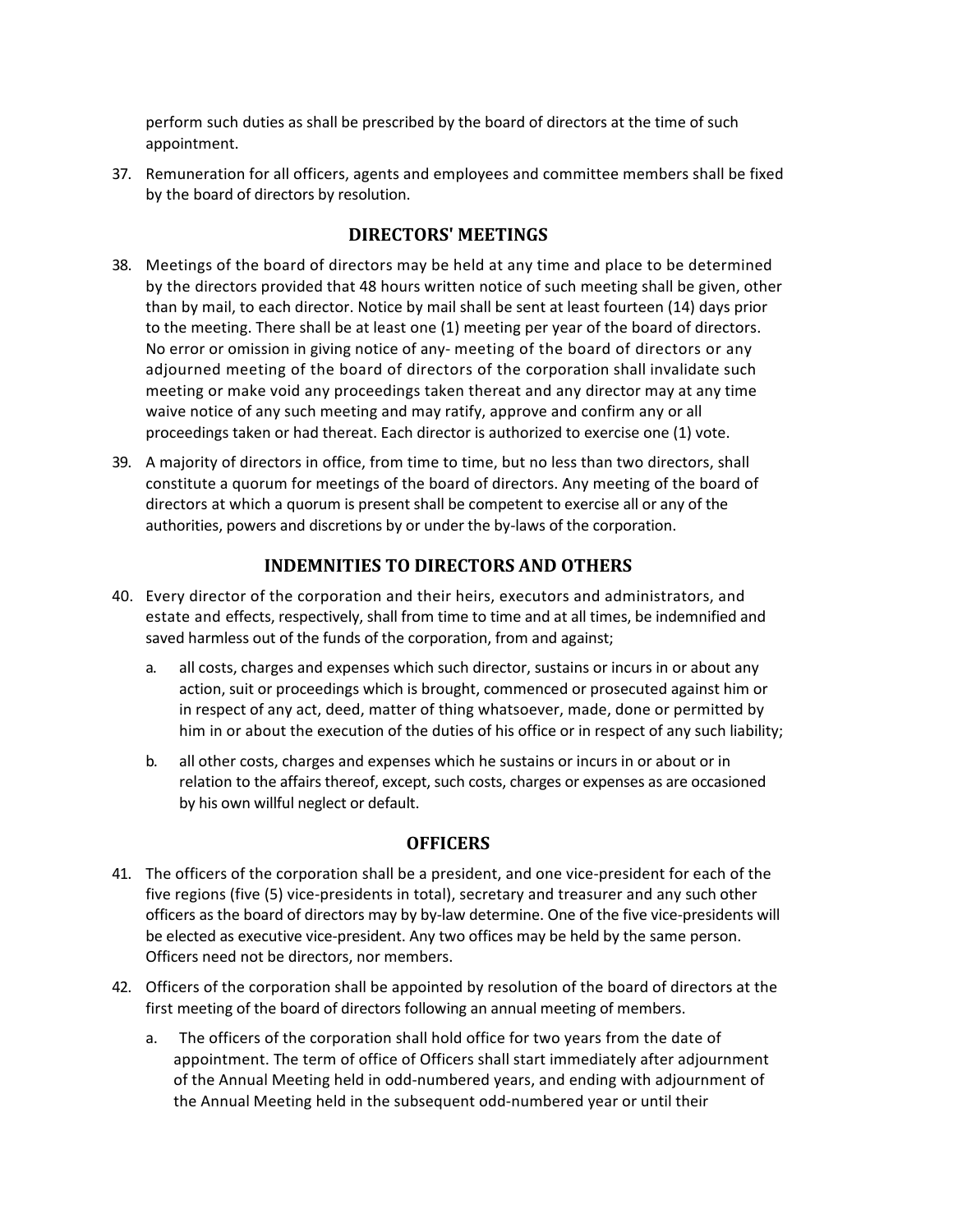successors are elected or appointed in their stead. Officers shall be subject to removal by resolution of the board of directors at any time.

b. The President shall be elected for a two (2) year term and shall normally be eligible for re-election for only one further consecutive term. All other elected Officers shall be eligible for re-election. The appointed Officers shall serve for a two (2) year term and be eligible for re-appointment for subsequent two (2) year terms at the pleasure of the Executive Committee.

# **ELIGIBILITY FOR OFFICE**

- 43. All candidates for office on the Executive Committee and the CNC-IWA must be voting members of the Corporation and in good standing.
	- a. President. To be eligible for the office of President of the Corporation, the candidate must have served at least one full term as an Officer of the Corporation.
	- b. Appointed CNC-IWA members. The appointed CNC-IWA members shall be selected from the elected Officers or from the membership at large.
	- c. Other Officers. All other Officers elected by the membership or appointed by the Executive Committee shall be drawn from the ranks of the outgoing Executive Committee or from the membership at large.

# **ELECTION'OF'OFFICERS**

- 44. President-Elect. A Nominating Committee composed of at least three (3) members selected by the Executive Committee, shall submit to voting members, not later than eight (8) weeks prior to the Annual Meeting, twelve (12) months prior to the next term of office, at least one candidate for the office of President who shall be identified as President-Elect. Two (2) or more members may nominate additional eligible individuals by filing the name of the nominee in writing with the Secretary not later than four (4) weeks prior to the Annual Meeting. All nominees must have agreed in writing to serve if elected.
- 45. Executive Committee positions other than president. A Nominating Committee composed of at least three (3) members selected by the Executive Committee, shall submit to voting members, not later than eight (8) weeks prior to the Annual Meeting preceding the commencement of the next term of office, a list of candidates containing at least one nominee for each of the offices that are to be filled. Two or more members may nominate additional eligible individuals for any of the offices by filing the name of the nominee in writing with the Secretary not later than four (4) weeks prior to the Annual Meeting. All the nominees must have agreed in writing to serve if elected.
- 46. Vacancies. Vacancies occurring in any office shall be filled by vote of the Executive Committee for any non-expired portion of the term.

#### **DUTIES'OF'OFFICERS**

- 47. The president shall be the chief executive officer of the corporation.
	- a. He shall preside at all meetings of the corporation and of the board of directors. He shall have the general and active management of the affairs of the corporation. He shall see that all orders and resolutions of the board of directors are carried into effect.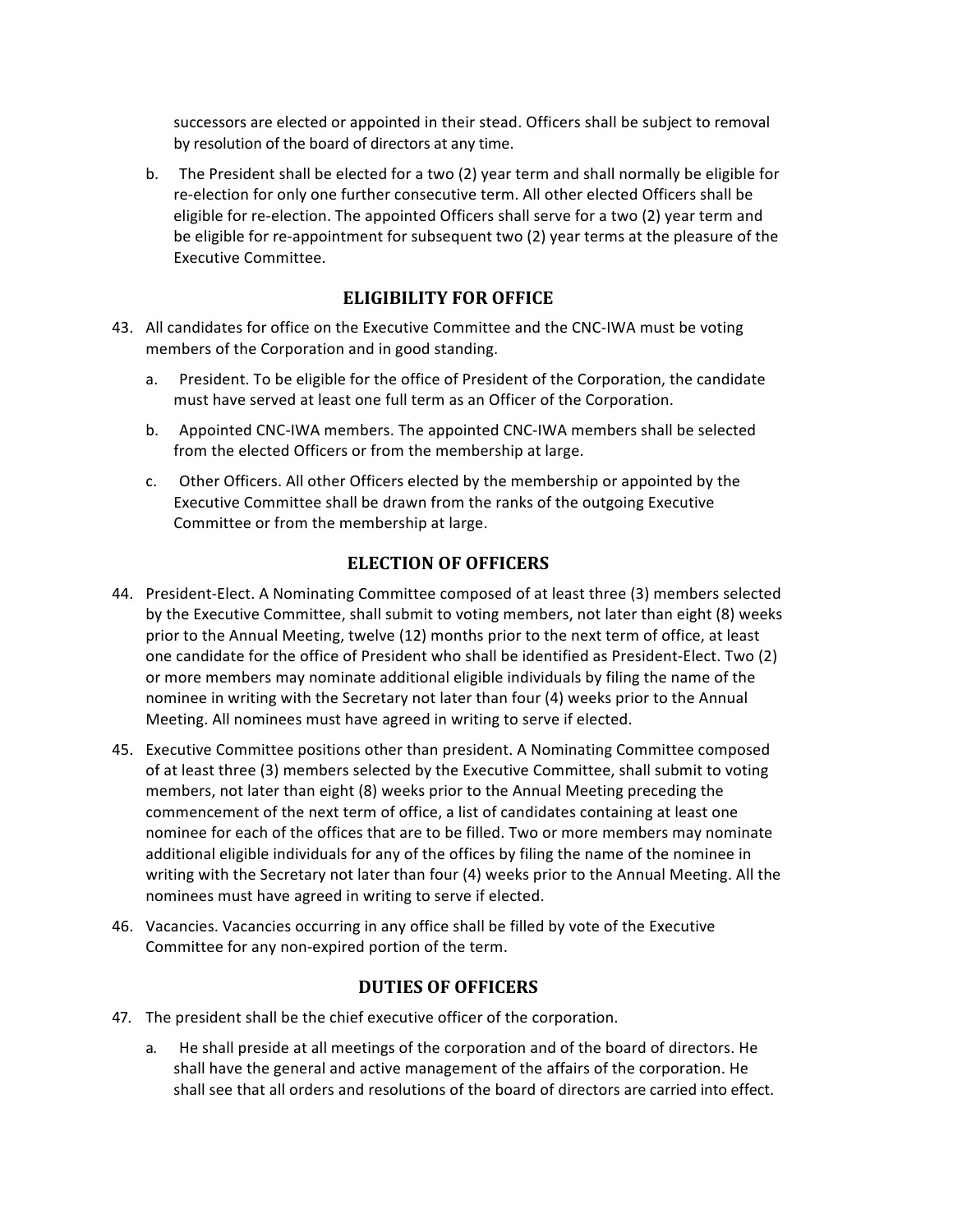- b. The President shall represent the interests of the Corporation on the CNC-IWA as one of its accredited official representatives (hereinafter designated as the "statutory" CNC-IWA member).
- 48. The executive vice-president shall, in the absence or disability of the president, perform the duties and exercise the powers of the president and shall perform such other duties as shall from time to time be imposed upon him by the board of directors.
- 49. Each Vice-President shall have responsibilities as determined by the Executive Committee. The Vice-President shall (i) administer the affairs of their respective Committees; (ii) ensure that the responsibilities and duties of their respective Committees are discharged in an effective and efficient manner; (iii) present at each Annual Meeting of the Corporation a report on the activities of their Committees; and (iv) assist the President of the Corporation. The Executive Vice-President shall be elected by the Executive Committee.
- 50. The treasurer shall have the custody of the funds and securities of the corporation and shall keep full and accurate accounts of all assets, liabilities, receipts and disbursements of the corporation in the books belonging to the corporation and shall deposit all monies, securities and other valuable effects in the name and to the credit of the corporation in such chartered bank of trust company, or, in the case of securities, in such registered dealer in securities as may be designated by the board of directors from time to time. He shall disburse the funds of the corporation as may be directed by proper authority taking proper vouchers for such disbursements, and shall render to the president and directors at the regular meeting of the board of directors, or whenever they may require it, an accounting of all the transactions and a statement of the financial position, of the corporation. He shall also perform such other duties as may from time to time be directed by the board of directors.
- 51. The secretary, when in attendance, shall attend all meetings and act as clerk thereof and record all votes and minutes of all proceedings in the books to be kept for that purpose. The secretary shall give or cause to be given notice of all meetings of the members and of the board of directors, and shall perform such other duties as may be prescribed by the board of directors or president, under whose supervision the secretary shall be. The secretary shall be the custodian of the seal of the corporation.
- 52. The duties of all other officers of the corporation shall be such as the terms of their engagement call for or the board of directors requires of them.
- 53. Appointed CNC-IWA Members. The appointed CNC-IWA members shall (i) represent the interests of the Corporation in CNC-IWA and on the IWA Board; (ii) provide a report to the Corporation Board of Directors on the proceedings and activities of the CNC-IWA; (iii) provide a report to the CNC-IWA and to the Corporation on the proceedings and activities of the IWA governing assembly; (iv) perform such additional duties as may be assigned from time to time by the President or the CNC-IWA.

Together with the Executive Committee of the Corporation, the appointed CNC-IWA members shall consider and rule on all national matters which directly pertain to the activities of and relationship with CNC-IWA and IWA.

54. Appointed Regional Directors. The appointed Regional Directors shall perform such duties as may be assigned from time to time by the President of the Executive Committee.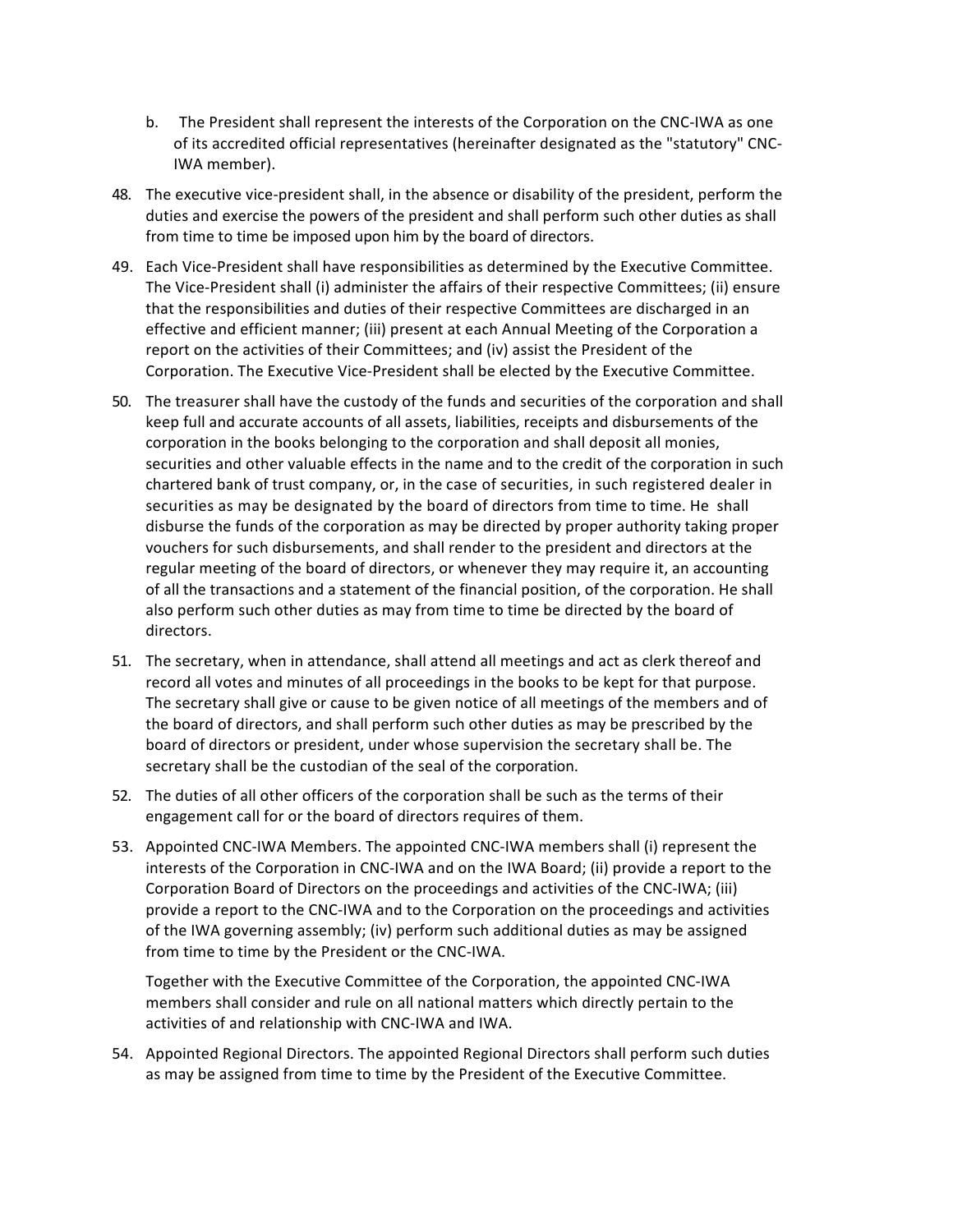55. The immediate past president of the Corporation will be an ex-officio officer of the corporation.

# **OTHER'DIRECTORS**

- 56. The executive committee shall appoint up to two (2) Regional Directors to represent each of the following regions of Canada: (i) Pacific (British Columbia), (ii) Western (Alberta, Saskatchewan, Manitoba), (iii) Central (Ontario), (iv) Eastern (Quebec), and (v) Atlantic (New Brunswick, Nova Scotia, Prince Edward Island, Newfoundland-Labrador).
- 57. Special Directors shall be appointed by the Executive Committee from time to time as required.

#### **COMMITTEES**

- 58. The board of directors may appoint committees whose members will hold their offices at the will of the board of directors. The directors shall determine the duties of such committees and may fix by resolution, any remuneration to be paid.
- 59. Committee Heads may be selected from elected Officers or from the membership of the Corporation at large. An individual may be appointed Head of more than one Committee as deemed necessary or desirable by the Executive Committee.

All Committee Heads shall submit a report to the Corporation on a timely basis.

- 60. Managers of Canadian Symposia on Water Quality Research and their committees shall organize symposia on a regular basis; distribute symposia announcements and calls for papers; receive, review, and select papers for presentation; and undertake all duties normally associated with the organization and administration of such scientific meetings.
- 61. Organizers of regional and specialized symposia of the IWA and their committees shall, as the Canadian initiator of such symposia, discharge the duties and responsibilities as defined in the IWA Operating Procedures for Regional and Specialized Symposia.
- 62. The Editor-in-Chief of the Water Quality Research Journal of Canada, with the assistance of Associate Editors and the Managing Editor, shall provide editorial services for the publication of this journal, including receiving papers for publications, distributing copies of the papers to referees for confidential critical review; resolving any differences of opinion among and between the author and the referees; and accepting, rejecting, or recommending modification of papers based on the critical reviews.
- 63. The Managing Editor of the Water Quality Research Journal of Canada shall arrange for and administer the publication of the journal.

#### **EXECUTIVE COMMITTEE**

64. There shall be an executive committee composed of eight (8) directors consisting of the president, five vice-presidents, the secretary and treasurer, who shall be appointed by the board of directors. The executive committee shall exercise such powers as are authorized by the board of directors. Any executive committee member may be removed by a majority vote of the board of directors. Executive committee members shall receive no remuneration for serving as such, but are entitled to reasonable expenses incurred in the exercise of their duty.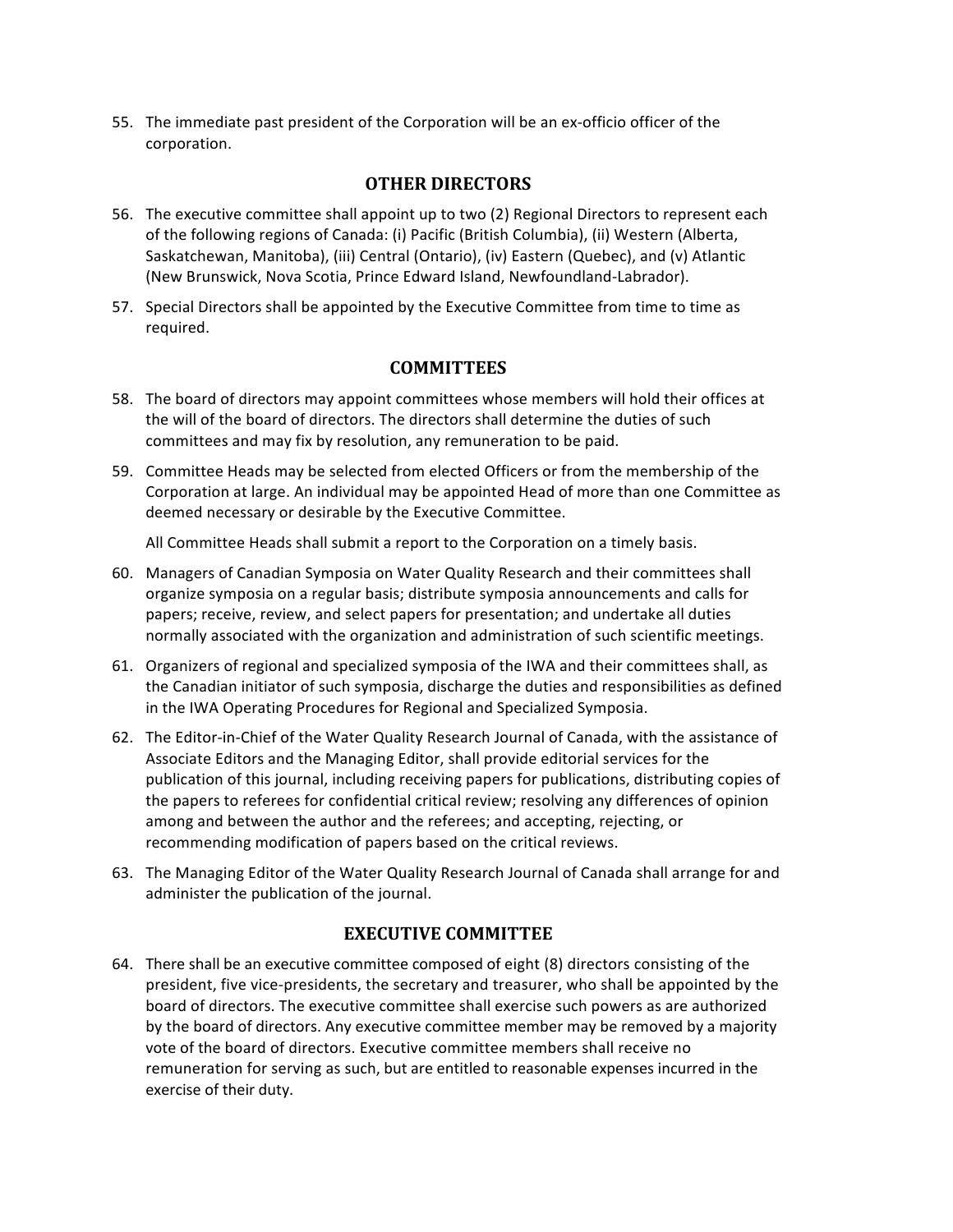65. Meetings of the executive committee shall be held at any time and place to be determined by the members of such committee provided that forty-eight (48) hours written notice of such meeting shall be given, other than by mail, to each member of the committee. Notice by mail shall be sent at least fourteen (14) days prior to the meeting. Two (2) members of such committee shall constitute a quorum. No error or omission in giving notice of any meeting of the executive committee or any adjourned meeting of the executive committee of the corporation shall invalidate such meeting or make void any proceedings taken thereat and any member of such committee may at any time waive notice of any such meeting and may ratify, approve and confirm any or all proceedings taken or had thereat.

# **EXECUTIVE COMMITTEE POWERS AND DUTIES**

66. The functions of the Executive Committee of the Corporation shall be (i) to manage the property and transact the business of the Corporation; (ii) to adopt amendments to the Bylaws; (iii) to adjust as appropriate the membership fees, symposia registration fees, and journal subscription rates; (iv) to appoint CNC-IWA Members (Constitution Clause 4.3a), Regional Directors (Constitution Clause 4.3b), organizers of the Atlantic, Eastern, Central ,Western, and Pacific Canadian Symposia on Water Quality Research; organizers of biennial, regional, and specialized symposia of the IWA to be held in Canada, Editor-in Chief of the Water Quality Research Journal of Canada, and Chairpersons of other appropriate Working Committees; (v) to appoint a Nominating Committee when required (By-laws Clauses 44" and 45); (vi) to request that a corporate or sustaining member replace its appointed representative on the Corporation when the representative is unacceptable to the majority of the Executive Committee; (vii) to make definitive final interpretations of any portion of the Constitution and By-laws; (viii) to be constituted and recognized as the Corporation's authority on the CNC of IWA in accordance with the IWA Constitution subject to Constitution Article 6); (ix) to approve all proposals for the organization of the Canadian Symposia on Water Quality Research and of biennial, regional, and specialized symposia of the IWA to be held in Canada; (x) to designate alternate Canadian member or members for the Corporation CNC-IWA to attend an IWA Board meeting; and (xi) to appoint individuals to act on behalf of the Corporation to further the activities of the IWA, subject to the Corporation's approval.

# **EX ECUTION OF DOCUMENTS**

67. Contracts, documents or any instruments in writing requiring the signature of the corporation, shall be signed by any two officers and all contracts, documents and instruments in writing so signed shall be binding upon the corporation without any further authorization or formality. The directors shall have power from time to time by resolution to appoint an officer or officers on behalf of the corporation to sign specific contracts, documents and instruments in writing. The directors may give the corporation's power of attorney to any registered dealer in securities for the purposes of the transferring of and dealing with any stocks, bonds, and other securities of the corporation. The seal of the corporation when required may be affixed to contracts, documents and instruments in writing signed as aforesaid or by any officer or officers appointed by resolution of the board of directors.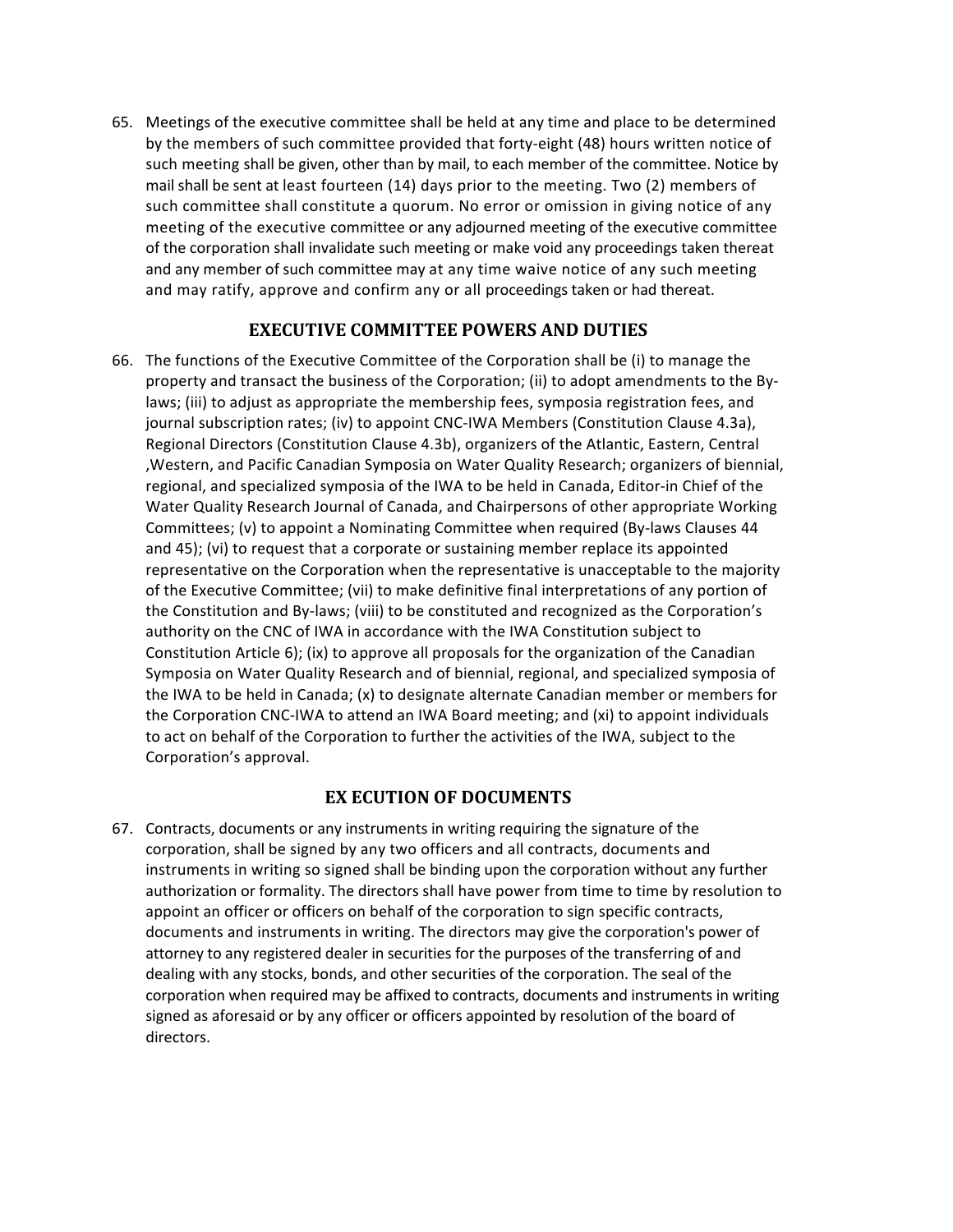# **MINUTES'OF'BOARD'OF'DIRECTORS'(AND'EXECUTIVE'COMMITTEE)**

68. The minutes of the board of directors (or the minutes of the executive committee) shall not be available to the general membership of the corporation but shall be available to the board of directors, each of whom shall receive a copy of such minutes.

# **FINANCIAL'YEAR**

69. The financial year of the Corporation shall be from January 1 to December 31.

# **AMENDMENT OF BY-LAWS**

70. The by-laws of the corporation not embodied in the Letters Patent may be repealed or amended by by-law, or a new by-law relating to the requirements of subsection 155(2) of the *Canada Corporations Act*, may be enacted by a majority of the directors at a meeting of the board of directors and sanctioned by an affirmative vote of at least twothirds (2/3) of the votes cast in favour of the by-law at a meeting of members duly called for the purpose of considering the said by-law, provided that the repeal or amendment of such by-laws shall not be enforced or acted upon until the approval of the Minister of Industry has been obtained.

# **AUDITORS**

71. The members shall, at each annual meeting, appoint an auditor to audit the accounts and annual financial statements of the corporation for report to the members at the next annual meeting. The auditor shall hold office until the next annual meeting provided that the directors may fill any casual vacancy in the office of the auditor. The remuneration of the auditor shall be fixed by the board of directors.

#### **BOOKS'AND'RECORDS**

72. The directors shall see that all necessary books and records of the corporation required by the by-laws of the corporation or by any applicable statute or law are regularly and properly kept.

# RULES AND REGULATIONS

73. The board of directors may prescribe such rules and regulations not inconsistent with these by-laws relating to the management and operation of the corporation as they deem expedient, provided that such rules and regulations shall have force and effect only until the next annual meeting of the members of the corporation when they shall be confirmed, and failing such confirmation at such annual meeting of members, shall at and from that time cease to have any force and effect.

# **CNC#IWA'BOARD**

- 74. The term of office of the appointed CNC-IWA members shall be a nominal 2 years renewable at the pleasure of the Executive Committee.
- 75. The term of office of the statutory CNC-IWA member shall correspond to the term of office of the President of the Corporation.